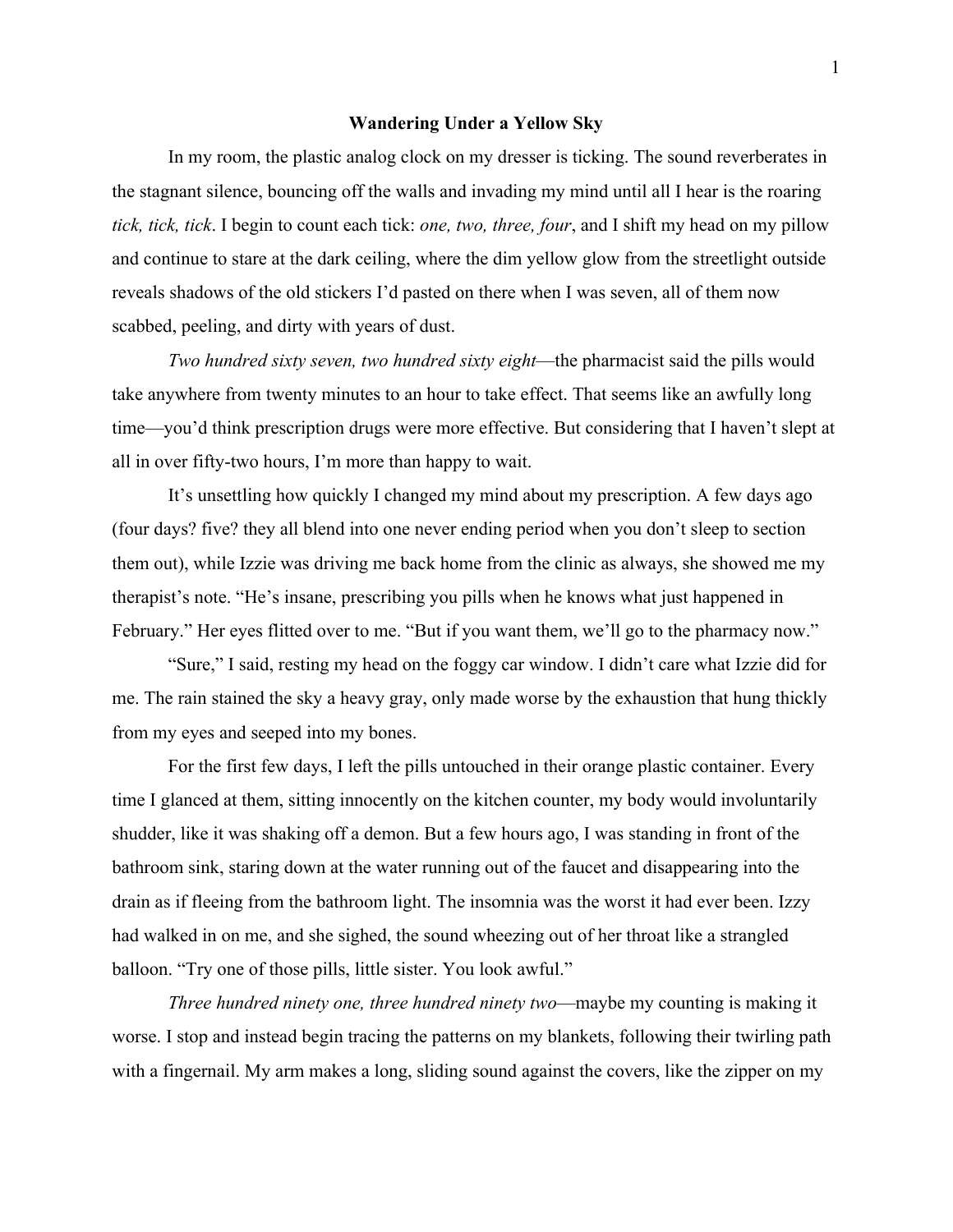windbreaker when I would pull it up to my chin and go on my nightly walks. This is the first night I'm breaking my routine, and I sure hope it's worth it.

My mind lingers over how I'm missing the biting chill of the early morning, its raw stinging on my face a sharp reminder that I'm alive. I'm missing the still darkness, present hours before the sunrise and broken only by the uneven slapping of my beat-up sneakers against the sidewalk. For the past few weeks or so—I can't bother to remember when it all started—instead of joining the rest of the world in bed, I would wander down the rows of lawns littered with plastic garbage bags. (Strange bushes, my mother used to call them). I would wander past each tiny house with shingles covered in flourishing algae and creeping vines. I would wander under the dark sky until my feet throbbed and skin blistered from the late-winter cold.

On some nights, including the night outside my window right now, the sky was tinted yellow—a thick, deep, sickly yellow that suffocated the few stars that were normally bright enough to overcome the local light pollution. The yellow made my neighborhood seem like another planet, and I would be alone in the world, walking underneath this foreign atmosphere. Every night when the yellow sky would appear, I would stop in the middle of the deserted street and crane my head to gaze at its pulsing, bilious beauty.

Once, I mentioned the yellow sky to Izzie, who was chopping onions with a comically large butcher's knife at the time. Wiping her eyes with her arm, she had sighed. "That's called skyglow, sis. It's caused by pollution."

I decided not to tell her how I spent my nights soaking it in.

I stop tracing my finger along my blanket and try to concentrate on breathing. "Four seconds in, four seconds hold, seven seconds out," my therapist had instructed during a session a couple weeks ago. Sitting across from me in a fleecy gray armchair that smelled faintly of disinfectant, he demonstrated, then insisted I try. But while the breathing was supposed to relax my mind, with the falsely cheery *Not all who wander are lost!* posters glaring down at me, my breath could only come in quick, one-second bursts. After a few tries, he finally stopped with a sympathetic "when you get home, try it out on your own."

I hadn't, but since tonight is already proving itself to be such a night of change, maybe it'll help. I breathe and count, breathe and count, and at first I can feel my heart slowing down.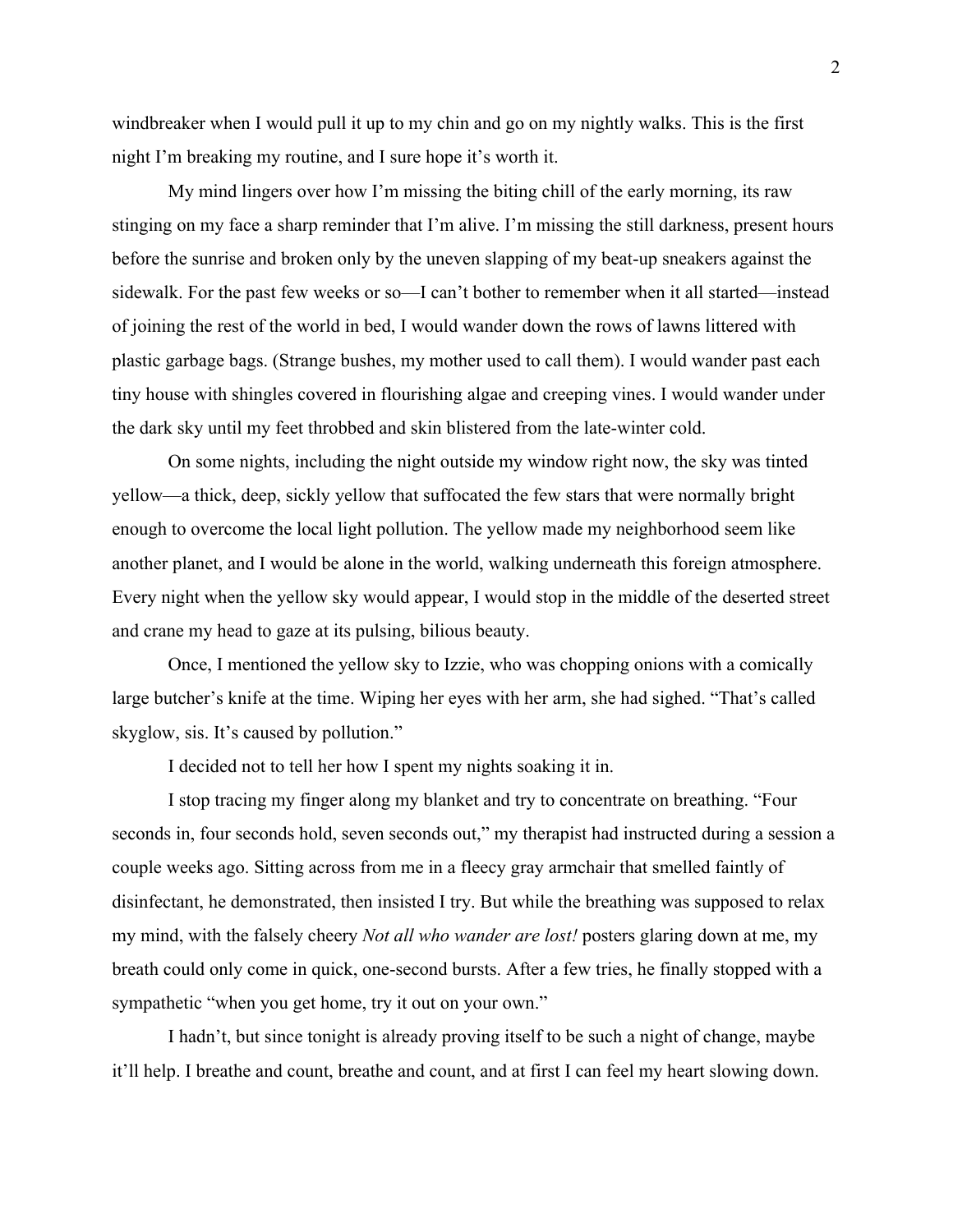Maybe the pills are working! But during the third *hold - two, three, four*, the ticking of my clock creeps into my mind. It sneaks in quietly at first, but like a virus it spreads and fills my senses, drowning out everything with its unchanging march.

The ticking sounds like mechanicalized dripping water, which reminds me of the leaky faucet in the bathroom. Izzie kept meaning to call someone to fix it, but it had been weeks and still no one had come. So it kept dripping, and every morning when I trudged into the bathroom to wash my face, the basin would be wet from the faucet's tears.

Recently, I've had to be much more careful when I go to the bathroom, because there's the looming risk of glancing up and seeing the blue-gray bags under my eyes, which have only grown darker and deeper. The last time I saw my reflection, hate for the wrinkled skin layered on my face pumped through me like a poisonous drug. Skin tinted a laundry-lint gray, reflected back at me in a clouded, foreign image.

*Tick, tick, tick*. The clock is too loud; I can't hear myself breathe anymore. My eyes flick open to the shadows. In my haze of insomnia, the stickers on my ceiling look like they're dancing, circling around in a slow-motion Danse Macabre. I blink, and suddenly, the face of a woman appears among the dried adhesive. Her gaunt cheeks and tired eyes form themselves into a twisted smile—actually more of a grimace—and then she disappears. It was only for an instant, but I'd know her sunken eyes and pointed chin anywhere. I can almost hear her voice whisper surreptitiously from across the room: *Go do your homework. Ma needs to be alone right now*.

I squeeze my eyes shut and hug my blankets to me, spooked by the image and the memory. I'm reasonably certain that she's not real. My mother left for good about a month ago, and she can't come back even if she wanted to. But I'm so exhausted that I can't be sure. When she left in the past, swallowing handfuls of ashy pills in pitiful attempts to flee from this world, she always managed to find her way back. There had been hospital visits when I was nine, then thirteen, then three within the last two years, and each time, the rhythmic beeping of all the tangled machinery had told me that yes—she was still here. Stuck on the same world as mine.

But last month was different, I remind myself. Izzie had arranged everything, like she always has. The two of us had stared blankly down at our mother sleeping quietly in a cheap wooden casket, her face tinged a cold blue but looking the most peaceful I had ever seen her. I